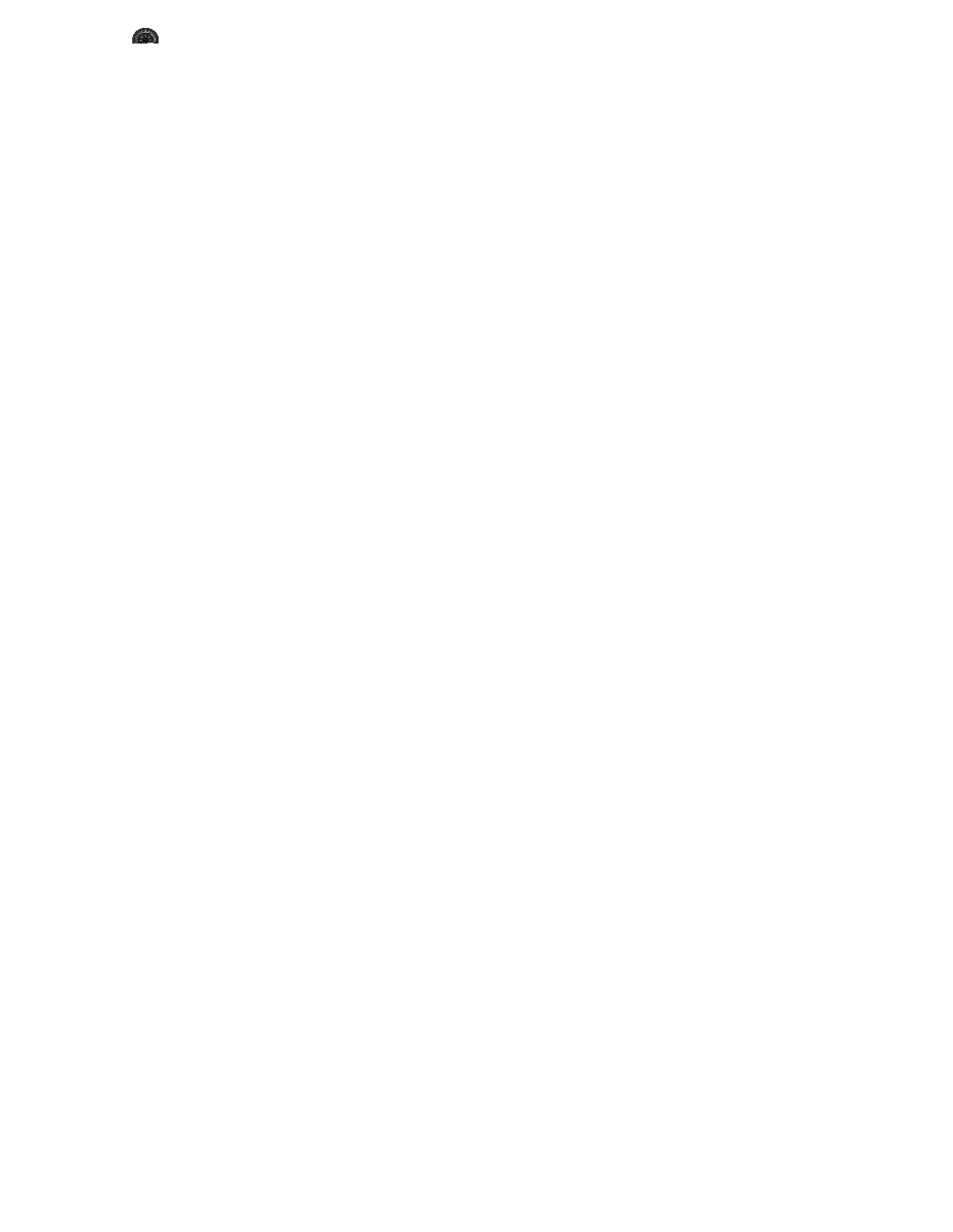## **SCHEDULE – 5: INTEREST (From which tax has not been deducted at source)**

| <b>Bank or Financial Institution</b>                | <b>Amount of the</b><br>investment as at<br>31/03/2016 | <b>Account Number</b> | <b>Interest Income</b><br>(Rs.) |
|-----------------------------------------------------|--------------------------------------------------------|-----------------------|---------------------------------|
|                                                     |                                                        |                       |                                 |
|                                                     |                                                        |                       |                                 |
|                                                     |                                                        |                       |                                 |
|                                                     |                                                        |                       |                                 |
| Total(Enter this amount in cage A050 of the Return) |                                                        | A051                  |                                 |

## **SCHEDULE – 6: ANNUITIES AND ROYALTIES Etc.**

| <b>Description of Income</b>                                     | <b>Particulars of Payer</b>                                                                                                                                                                                                                                                                                                        | <i>Income</i> $(Rs.)$ |            |
|------------------------------------------------------------------|------------------------------------------------------------------------------------------------------------------------------------------------------------------------------------------------------------------------------------------------------------------------------------------------------------------------------------|-----------------------|------------|
|                                                                  |                                                                                                                                                                                                                                                                                                                                    |                       |            |
|                                                                  |                                                                                                                                                                                                                                                                                                                                    |                       |            |
|                                                                  |                                                                                                                                                                                                                                                                                                                                    |                       |            |
| Total (Enter this amount in cage A060 of the Return)             |                                                                                                                                                                                                                                                                                                                                    |                       |            |
| <b>SCHEDULE - 7: INCOME FROM ANY OTHER SOURCE</b>                |                                                                                                                                                                                                                                                                                                                                    |                       |            |
| $\mathbf{r}$ $\mathbf{r}$ $\mathbf{r}$ $\mathbf{r}$ $\mathbf{r}$ | $\mathbf{M}$ $\mathbf{A}$ $\mathbf{I}$ $\mathbf{I}$ $\mathbf{I}$ $\mathbf{I}$ $\mathbf{I}$ $\mathbf{I}$ $\mathbf{I}$ $\mathbf{I}$ $\mathbf{I}$ $\mathbf{I}$ $\mathbf{I}$ $\mathbf{I}$ $\mathbf{I}$ $\mathbf{I}$ $\mathbf{I}$ $\mathbf{I}$ $\mathbf{I}$ $\mathbf{I}$ $\mathbf{I}$ $\mathbf{I}$ $\mathbf{I}$ $\mathbf{I}$ $\mathbf{$ |                       | $\sqrt{D}$ |

| <b>Description of Income</b>                         | <b>Name &amp; Address of Payer, if any</b><br><i>Income</i> $(Rs.)$ |
|------------------------------------------------------|---------------------------------------------------------------------|
|                                                      |                                                                     |
|                                                      |                                                                     |
|                                                      |                                                                     |
| Total (Enter this amount in cage A070 of the Return) |                                                                     |

# **SCHEDULE – 8: DEDUCTIBLE LOSSES FROM TRADE, BUSINESS, PROFESSION OR VOCATION**

| Total (Enter this amount in cage A060 of the Return)                                |                 |                                 |                   | A061            |                                            |
|-------------------------------------------------------------------------------------|-----------------|---------------------------------|-------------------|-----------------|--------------------------------------------|
|                                                                                     |                 |                                 |                   |                 |                                            |
| <b>SCHEDULE - 7: INCOME FROM ANY OTHER SOURCE</b>                                   |                 |                                 |                   |                 |                                            |
| <b>Description of Income</b>                                                        |                 | Name & Address of Payer, if any |                   |                 | Income $(Rs.)$                             |
|                                                                                     |                 |                                 |                   |                 |                                            |
|                                                                                     |                 |                                 |                   |                 |                                            |
|                                                                                     |                 |                                 |                   |                 |                                            |
| Total (Enter this amount in cage A070 of the Return)                                |                 |                                 |                   | A071            |                                            |
|                                                                                     |                 |                                 |                   |                 |                                            |
| <b>SCHEDULE - 8: DEDUCTIBLE LOSSES FROM TRADE, BUSINESS, PROFESSION OR VOCATION</b> |                 |                                 |                   |                 |                                            |
|                                                                                     |                 |                                 |                   |                 | (See note 2)                               |
| <b>Name of Business</b>                                                             | <b>Address</b>  |                                 | <b>Nature</b>     |                 | <b>Amount of</b><br><b>Deductible Loss</b> |
|                                                                                     |                 |                                 |                   |                 |                                            |
|                                                                                     |                 |                                 |                   |                 |                                            |
|                                                                                     |                 |                                 |                   |                 |                                            |
|                                                                                     |                 |                                 |                   |                 |                                            |
| Loss incurred during the year                                                       |                 |                                 |                   | A101            |                                            |
| Deductible Losses Brought Forward from the previous year                            |                 |                                 |                   | <b>A101A</b>    |                                            |
| Total                                                                               |                 |                                 |                   | A102            |                                            |
| 35% of Total Statutory Income (35% cage A090 of the Return)                         |                 |                                 |                   | A103            |                                            |
| Lower amount of A102 or A103(Enter this amount in cage A100 of the Return)          |                 |                                 |                   | A104            |                                            |
| Balance Deductible Losses Carried forward to the next year (A102-A104)              |                 |                                 |                   | A105            |                                            |
|                                                                                     |                 |                                 |                   |                 |                                            |
| SCHEDULE - 9: ANNUITIES, GROUND RENT, ROYALTY OR INTEREST PAID                      |                 |                                 |                   |                 |                                            |
| A.                                                                                  | <b>INTEREST</b> |                                 |                   |                 |                                            |
| <b>Name and Address of Recipient</b>                                                | <b>Amount</b>   | <b>Period for which</b>         | <b>Purpose of</b> | <b>Interest</b> | <b>Interest Paid</b>                       |
|                                                                                     | of Loan         | payment is made                 | the loan          | Payable         | (Rs.)                                      |
|                                                                                     |                 |                                 |                   |                 |                                            |
|                                                                                     |                 |                                 |                   |                 |                                            |
|                                                                                     |                 |                                 |                   |                 |                                            |

# **SCHEDULE – 9: ANNUITIES, GROUND RENT, ROYALTY OR INTEREST PAID A. INTEREST**

| Name and Address of Recipient | <b>Amount</b><br>of Loan | <b>Period for which</b><br><i>payment is made</i> | <b>Purpose of</b><br>the loan | <i>Interest</i><br>Payable | <b>Interest Paid</b><br>(Rs.) |
|-------------------------------|--------------------------|---------------------------------------------------|-------------------------------|----------------------------|-------------------------------|
|                               |                          |                                                   |                               |                            |                               |
|                               |                          |                                                   |                               |                            |                               |
|                               |                          |                                                   |                               |                            |                               |
| Sub Total                     |                          |                                                   |                               | <b>AIII</b>                |                               |

| <b>Name and Address of Recipient</b>                               | <b>Period for which</b><br><i>payment is made</i> | Date of<br><b>Payment</b> | <b>Amount</b><br>Payable | <b>Amount Paid</b><br>(Rs.) |
|--------------------------------------------------------------------|---------------------------------------------------|---------------------------|--------------------------|-----------------------------|
|                                                                    |                                                   |                           |                          |                             |
|                                                                    |                                                   |                           |                          |                             |
|                                                                    |                                                   |                           |                          |                             |
| Sub Total                                                          | A112                                              |                           |                          |                             |
| Total $(A111+A112)$ (Enter this amount in cage A120 of the Return) | A113                                              |                           |                          |                             |

#### **B. ANNUITIES, GROUND RENT, ROYALTY\***

\* Any ground rent or royalty paid during the year of assessment which was payable prior to 01/04/2014.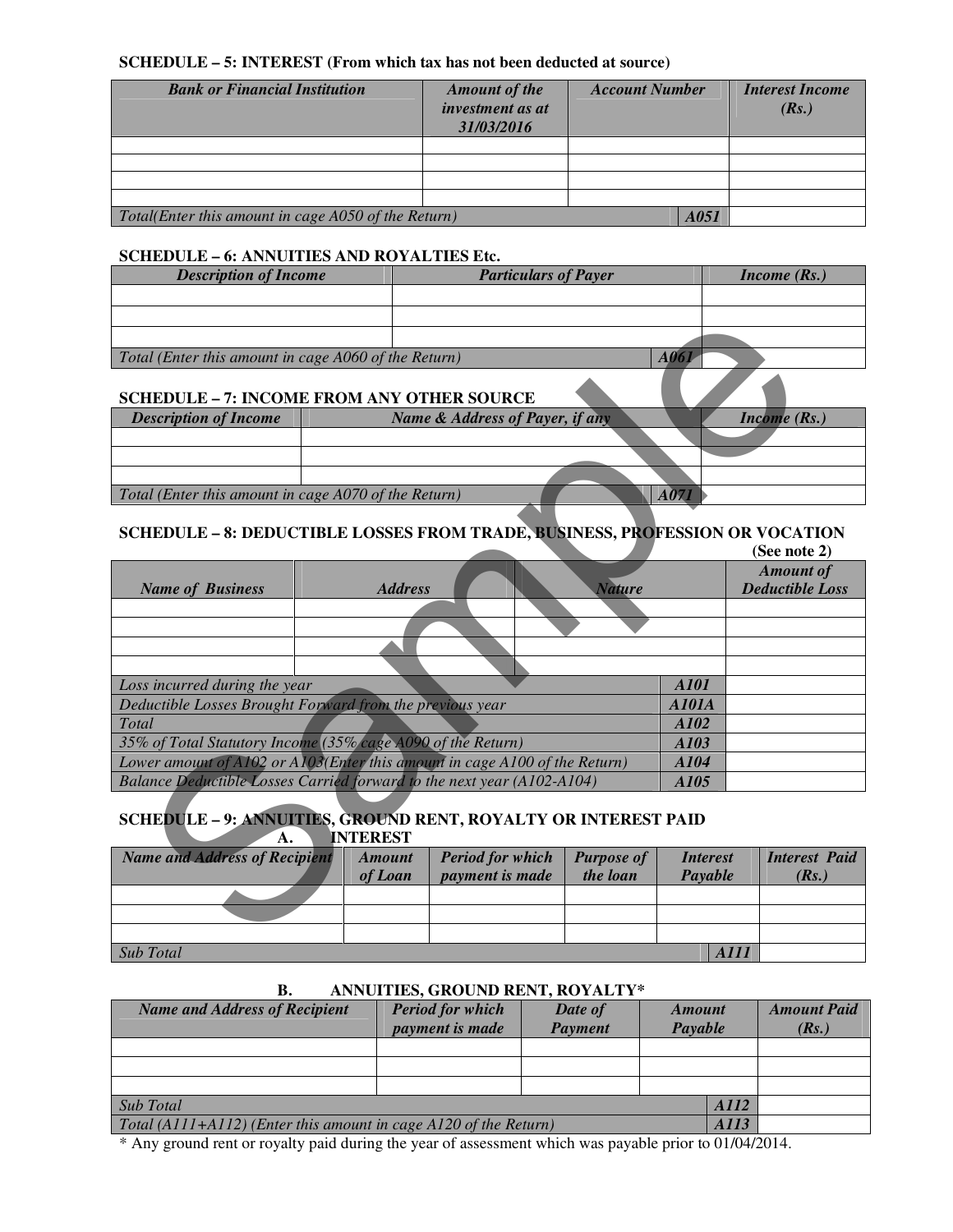### **SCHEDULE – 10: QUALIFYING PAYMENTS (Please see Note 4)**

| <b>Description</b>                                    | <b>Date</b> | <b>Amount B/F</b> | Amount deductible during the<br>year(Rs) | <b>Amount</b><br><b>Carried</b><br><b>Forward Rs</b> |
|-------------------------------------------------------|-------------|-------------------|------------------------------------------|------------------------------------------------------|
|                                                       |             |                   |                                          |                                                      |
|                                                       |             |                   |                                          |                                                      |
|                                                       |             |                   |                                          |                                                      |
|                                                       |             |                   |                                          |                                                      |
|                                                       |             |                   |                                          |                                                      |
| Total (Enter total amount in cage A150 of the Return) |             |                   |                                          |                                                      |

# **SCHEDULE – 11: TAX CREDITS**

| <b>Description</b>                                                                                        |                        |                    | Amount (Rs.) |
|-----------------------------------------------------------------------------------------------------------|------------------------|--------------------|--------------|
| Relief for Double Tax (If any)                                                                            |                        |                    | A542         |
| Share of Partnership Tax paid at 8% (Note 06)                                                             |                        |                    | A543         |
| <b>CREDIT FOR ECONOMIC SERVICE CHARGE</b>                                                                 |                        |                    |              |
|                                                                                                           |                        |                    |              |
| Balance brought forward from previous years                                                               | 11/12                  |                    |              |
|                                                                                                           | 12/13                  |                    |              |
|                                                                                                           | 13/14                  |                    |              |
|                                                                                                           | 14/15                  |                    |              |
| Total ESC brought forward                                                                                 | A546                   |                    |              |
| $1st$ Quarter<br>Payments:                                                                                | A547                   |                    |              |
| $2^{nd}$<br><b>Ouarter</b>                                                                                | A548                   |                    |              |
| $3^{rd}$ Quarter                                                                                          | A549                   |                    |              |
| $4th$ Quarter                                                                                             | A550                   |                    |              |
| Total (A546 to A550)                                                                                      | A555                   |                    |              |
| Your Share of ESC paid by any of your Partnership                                                         | A556                   |                    |              |
| Total (A555+A556)                                                                                         |                        | A558               |              |
| If the amount in cage 558 is greater than the income tax payable                                          |                        |                    |              |
| Balance ESC C/f (i.e. Amount in cage A558 - Income tax payable)                                           |                        | A559               |              |
| <b>ESC Deductible (Amount in cage 558 or Income Tax Payable, Whichever is the lesser)</b>                 |                        |                    | A560         |
| PAYE Deductions, (Attach PAYE T-10 Certificate)                                                           |                        |                    | A562         |
| 10% or 16% tax deducted from Director Fee under section 117 & 117(a) (Attach PAYE T-<br>10/D Certificate) |                        |                    | A563         |
| Income Tax paid in Installments (Attach copies of all Paying-in-slips)                                    |                        |                    |              |
|                                                                                                           | <b>Date of Payment</b> | <b>Amount Paid</b> |              |
| $1st$ Installment                                                                                         | DI                     | A570               |              |
| $2^{nd}$ Installment                                                                                      | D2                     | A571               |              |
| $3^{rd}$ Installment                                                                                      | D3                     | A572               |              |
| $4th$ Installment                                                                                         | D4                     | A573               |              |
| <b>Final Payment</b>                                                                                      |                        | A574               |              |
| <i>*Total Discount (If, applicable)</i>                                                                   |                        | A575               |              |
| Total (A570 to A575)                                                                                      |                        |                    | A576         |
| Any Other, other than final WHT (Please specify)                                                          |                        |                    | A578         |
| Grand Total (A542+A543+A560+A562+ A563+ A576+A578)                                                        |                        |                    | A580         |
| Enter this amount in cage A240 of the Return                                                              |                        |                    |              |

Date ………………………………… Signature ……………………………………….



බදු - වඩා හොඳ අනාගතයකට வரிகள் – வளமான எதிர்காலத்திற்காக **TAXES - FOR A BETTER FUTURE**